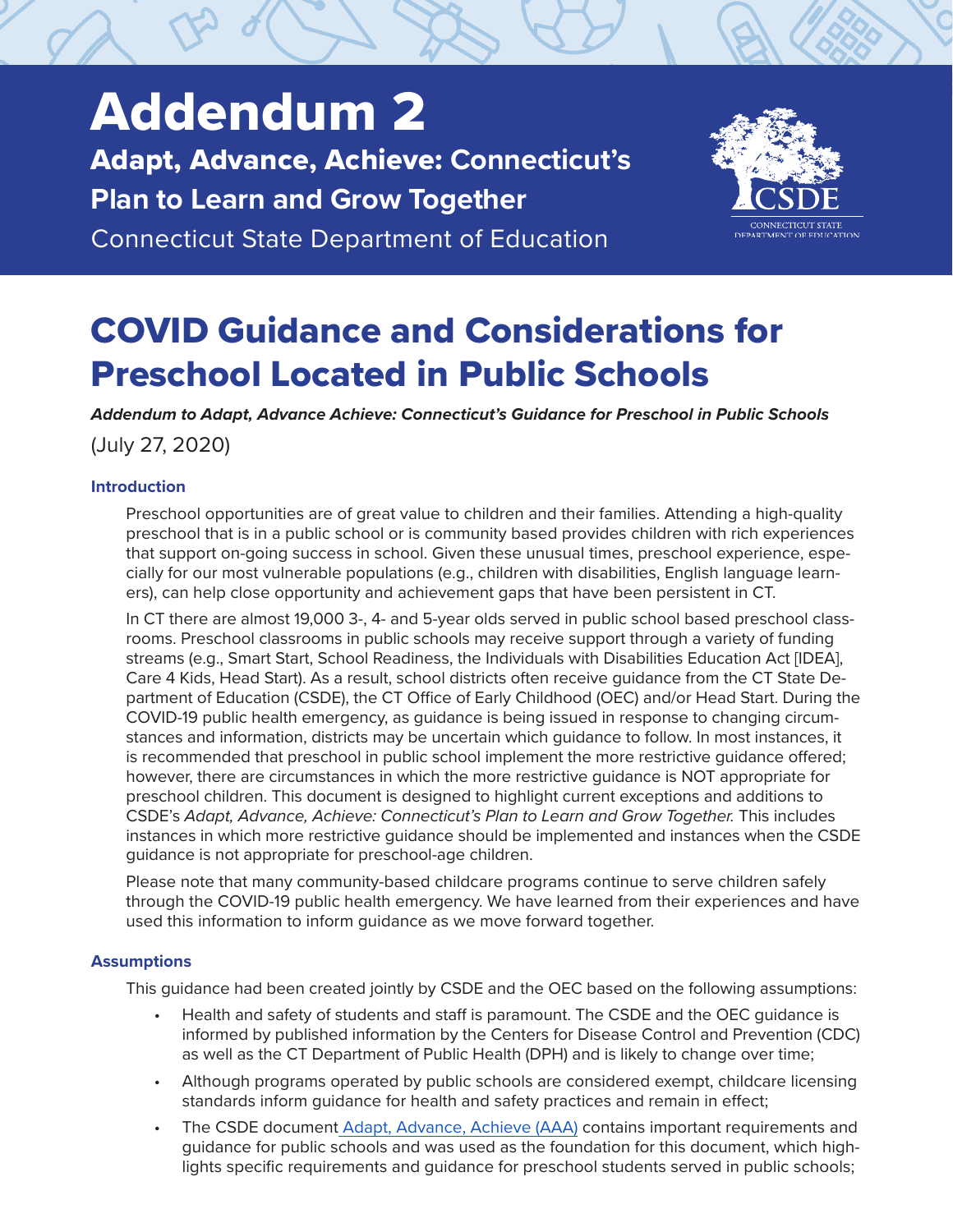- There has been no waiver of any requirements of the Individuals with Disabilities Education Act; and
- Health and safety practices that are necessary to mitigate the spread of COVID-19 must be implemented in a manner that maintains trusting relationships between schools, children and families and supports child development and well-being. This includes the concept of cohorting.

# **Priorities**

#### **Additional Priorities Related to Serving Preschool Children and Families**

[Adapt, Advance, Achieve](https://portal.ct.gov/-/media/SDE/COVID-19/CTReopeningSchools.pdf) (AAA) outlines key priorities across several areas. For preschool students, the following priorities also apply:

#### Operational Model

• Preschoolers learn through relationships and active, hands-on exploration. To the extent possible, services should prioritize on-site opportunities or the coaching and facilitation of hands-on active learning at home.

#### Equity

- Although preschool is not a required grade for general education, access to preschool is an issue of equity. Depending upon previous classroom size and current group size guidance, LEAs may not be able to serve the same number of preschool students as they did prior to COVID-19. LEAs should take an equity lens when making decisions about preschool services and enrollment.
- Young children with IEPs have a right to a free and appropriate public education (FAPE) in the least restrictive environment (LRE). LEAs must consider time with non-disabled peers (TWNDP) for children with IEPs as they determine enrollment.
- Many families of young children have a need for services and supports outside of the school system. School districts are part of a larger community and should work with local councils (e.g., School Readiness Councils), community-based childcare providers, and other services to best serve children and families.
- Cohorts are a primary prevention strategy for preschoolers due to the unrealistic nature of asking preschoolers and preschool teachers to maintain social distancing. As a result, public school preschool classrooms should maintain a class size that is consistent with current OEC guidance. This requirement currently limits group size to no more than 14 children. Group size is anticipated to increase to 18 by the time school reopens, as long as disease transmission continues to trend in a positive direction.
- Each cohort/classroom group should be as strictly maintained as possible.

#### **Facilities**

• Any reconfiguring of building and classroom space must take into account the size, age, and developmental level of preschool-age students served. For example, preschoolers should not be assigned to spaces that do not have appropriately sized furniture or playground equipment. Spaces newly assigned to this age group should be carefully checked for safety concerns (e.g., outlets covered, no long cords on window blinds). For guidance about appropriate facilities for young children see the American Academy of Pediatrics *Caring for Our Children: National Health and Safety Performance Standards Guidelines for Early Care and Education Programs* [\(https://nrckids.](https://nrckids.org/CFOC) [org/CFOC](https://nrckids.org/CFOC)).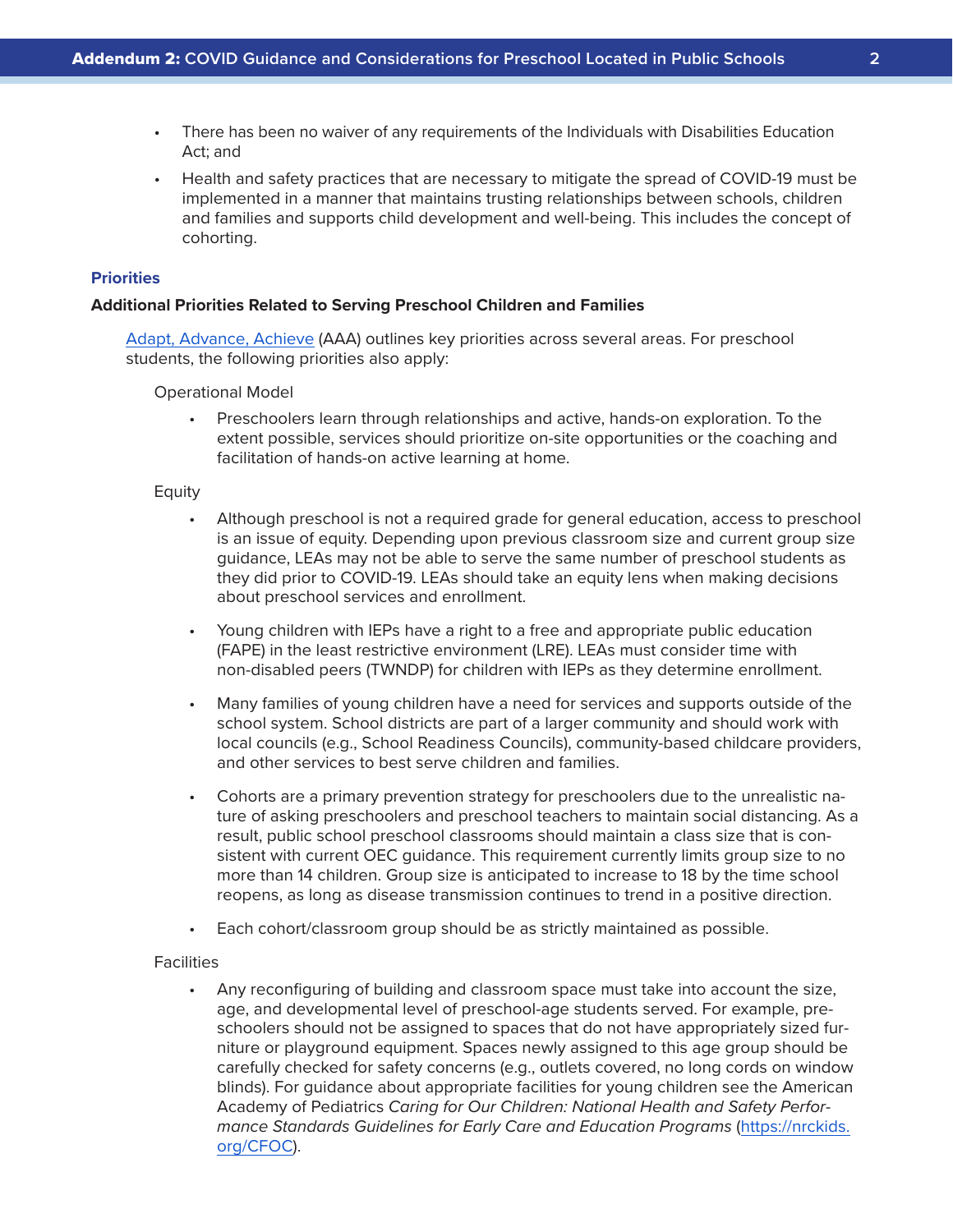#### **Transportation**

• Additional planning for the busing needs of preschool students will be necessary as requirements related to mask wearing and the use of car seats during transportation require specific consideration.

Health and Safety Policies and Protocols

- Children in preschool shall not be required to wear masks.
- Face coverings shall not be placed on young children under the age of 2; anyone who has trouble breathing; or anyone who is unconscious, incapacitated, or otherwise unable to remove the mask without assistance.
- Individuals shall be careful not to touch their eyes, nose, and mouth when removing their face covering, and wash hands immediately after removing.

#### **Operations Plan**

#### **Facilities**

• Groups of children must be in their own separate space, of sufficient size to accommodate the group of 14, or more as group size changes. Spaces may be separated by a full or a half-wall or other physical barriers. Rooms that are large enough to accommodate more than one group of children must be arranged so that a distance of 6 feet is maintained between groups of children. Group size changes will be made as circumstances warrant and updated guidance will be issued by the CSDE and OEC as needed.

#### Classroom Layout

The layout in a preschool classroom differs from that of a traditional arrangement for older students involving desks. In addition, the educational and social-emotional needs of preschool students differ from those of older students. Therefore, this is an area in which the more restrictive guidance is not warranted.

- Young children should have access to centers and a variety of classroom activities and should be able to move about the room. Teachers may reduce the number of children in certain spaces or centers to increase distance between students. Planning for learning centers should account for both numbers of children allowed in each center and distance between centers.
- Maintain social distancing when possible and appropriate for the activity.
	- Space children, ideally 6 feet apart, at meal or snack times.
	- If possible, at nap time, ensure that children's naptime cots are spaced out as much as possible, ideally 6 feet apart; and consider placing children head to toe in order to further reduce the potential for viral spread.
- Children should be allowed to interact with other children; however, enhanced cleaning practices and the provision of adequate materials is necessary.
	- Surfaces and objects that are frequently touched, especially toys and games, are part of a routine of cleaning, sanitizing and disinfection.
	- Materials shall not be shared with other classrooms unless they are thoroughly cleaned, sanitized and disinfected.
	- Children's books, like other paper-based materials such as mail or envelopes, are not considered a high risk for transmission and do not need additional cleaning or disinfection procedures.
	- Eliminate the sharing of sensory materials such as play dough, sand and water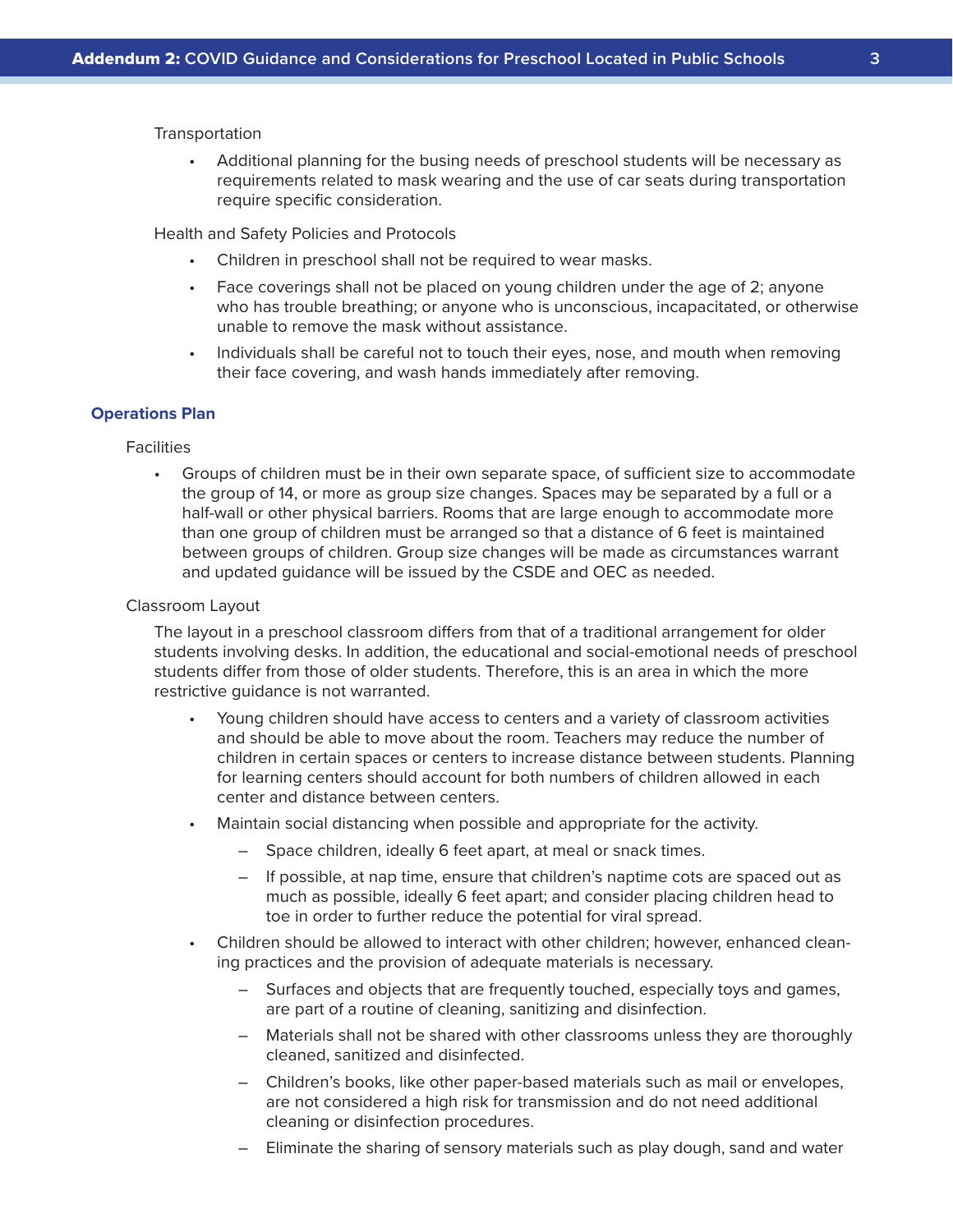by providing individual bins or trays for this activity, and discarding or sanitizing materials after use. If this is not feasible, implement enhanced hand washing and cleaning. Children may use outdoor sandboxes but must wash hands and/or use hand sanitizer before and after playing in the sand. Programs may choose to close or cover sandboxes located on the playground during COVID-19.

– Consider assigning packets of materials to individual students to reduce items that need to be regularly disinfected (e.g., crayons, markers, watercolor paint boxes, Unifix cubes, etc.)

#### Signs and Messages

- Use signs and messages about healthy practices that are developmentally appropriate (e.g., including visuals for non-readers).
- In addition to signs, direct teaching of practices such as handwashing may helpful. For example, the National Center on Pyramid Model Innovations website includes a social story about washing hands for young children in [English](https://challengingbehavior.cbcs.usf.edu/docs/washing-hands_story.pdf) and in [Spanish](https://challengingbehavior.cbcs.usf.edu/docs/washing-hands_story_sp.pdf).
- Social stories and guidance about who will be wearing of masks will help young children adjust to the changed environment.

#### Training Related to Facilities

• Ensure that trainers are aware of the unique needs and guidance related to preschool when trainings include staff working with preschool students.

#### Bathroom Protocols

- All plans regarding shared bathrooms must take into account the needs of young children, who require supervision, assistance, and on-demand access to bathrooms. If restrooms are not in the classroom, provide supervision for children to and from the classroom by an adult whose interactions with the rest of the school are as limited as possible. Implement a schedule for restroom use that minimizes the number of children in that area at one time, but have a plan for children to safely use the bathroom at other times when needed.
- For young children who require diapering or have a toileting accident requiring a change of clothing, you should assess your current protocols and consider any enhanced cleaning and sanitizing requirements that may be necessary.

#### **Daily Operations**

Class Groups and Teams (Cohorts)

- Maintaining a consistent group/cohort of preschool students and staff is a key prevention strategy for this age/grade level. Social distancing and mask wearing is not a realistic expectation for preschool students. Maintaining a consistent group of children and staff is of primary importance.
- When related services (e.g., speech and language therapy, occupational therapy, paraprofessional support) are a part of a child's educational program, special consideration regarding cohorts and mixing of groups is important. The following ideas may be considered as possible strategies to mitigate the spread of COVID-19:
	- Assign classroom groups with teams of teachers and support personnel, and as much as possible restrict mixing between teams (from AAA)
	- If children move to another space for related services, plan for disinfection between children and have a plan for safely moving to that space (see AAA section on Foot Traffic, Hallways, and Shared Areas).
	- Consider reserving an area in the room where therapists can work with children and limit interaction or exposure to other children or staff.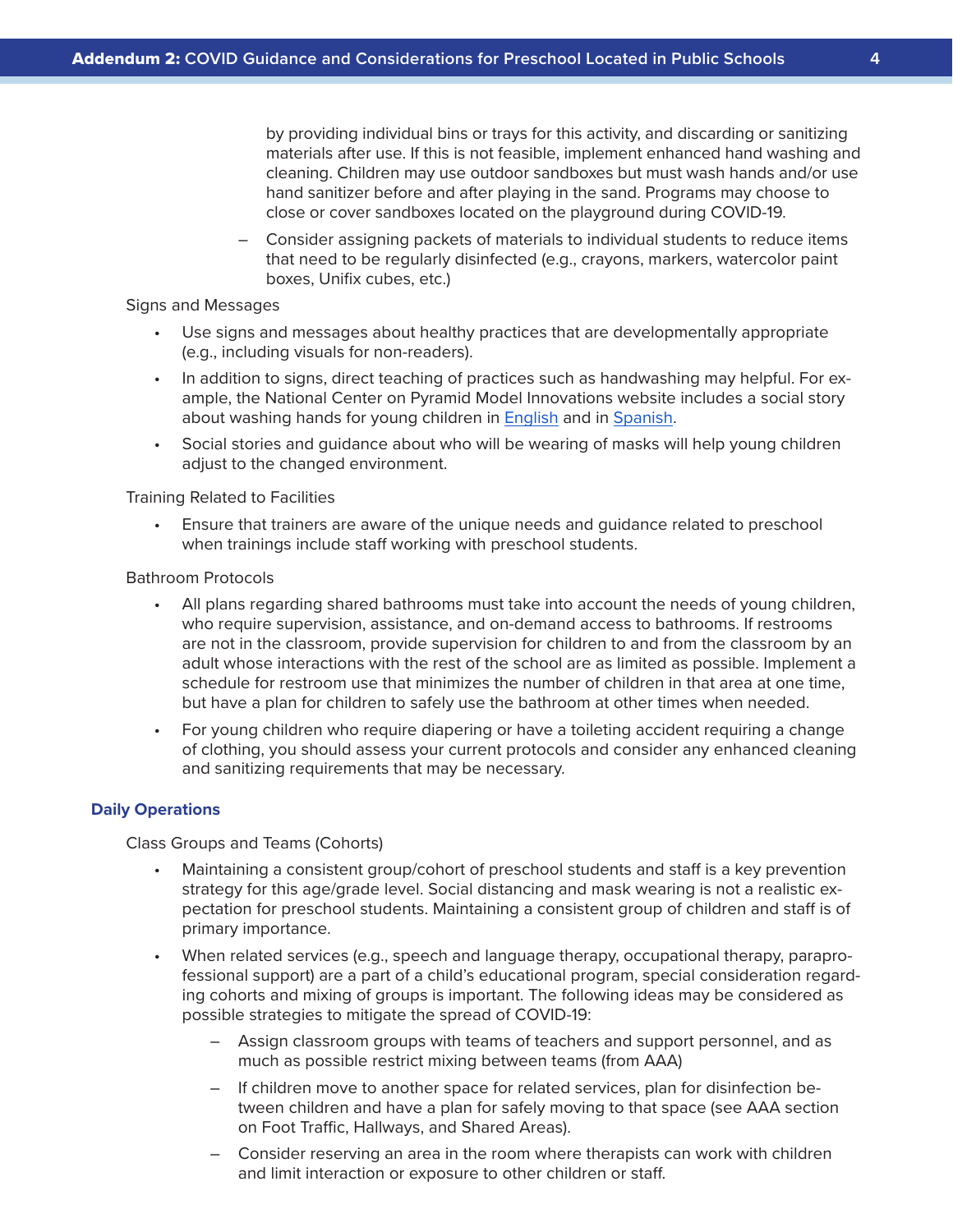- Staff that are not a part of the cohort should take extra care regarding masks, hand-washing, disinfecting, and social distancing.
- Plan classroom groups and schedules so that the total number of adults is as low as possible. This includes adults who are a consistent part of the cohort (e.g., teachers, paraprofessionals) and adults entering each group periodically (e.g., administrators, related service providers).
- Many families of young children have a need for childcare outside of the school day, which could require children to spend time in multiple locations. School districts should work with community-based childcare providers to strategize around limiting exposure while addressing families' need for care.

#### Outside Time and Playgrounds

- Physical development and activity are an important part of preschool. All LEAs should ensure that children continue to have opportunities to play outdoors daily if possible. LEAs may want to maximize outdoor learning opportunities as a safer alternative to indoor activities.
- Extra vigilance will be required regarding bodily secretions and disinfecting of playground surfaces. Increase the cleaning and sanitizing of outdoor equipment, or close off structures that are hard to clean.
- Children may use outdoor sandboxes, but shall wash hands and/or use hand sanitizer before and after playing in the sand.
- LEAs should have a trash receptacle on the playground for disposal of soiled tissues, gloves used during sanitizing, etc.
- Programs may consider closing off areas or structures that might be hard to clean.

Other Individuals Entering the School Building

- Limit the number of people who come into the classroom. Greet visitors, building staff and others who need to come to the classroom at the door and maintain 6' of distance during interactions.
- If you have LEA staff or other visitors who visit multiple sites, such as coordinators, liaisons, special areas teachers, or related services providers, develop a protocol for safe visits. If possible, schedule visitors who do not interact with children for times when children are not present or have visitors stay in separate spaces. When it is necessary for visitors to be in the same space with children, they should take precautions to prevent the spread of COVID-19

# **Additional Daily Operations Topics for Preschool**

#### Interactions

Teachers and paraprofessionals should continue to interact with and support young children. This may involve physical contact as preschool students need physical assistance and emotional support. However, teacher's interactions with children will be different because staff are wearing masks to follow health and safety guidelines. There are resources available to prepare children and help them get used to masks:

- [KidsHealth: Helping Kids Get Used to Masks](https://kidshealth.org/en/parents/coronavirus-masks.html)
- [Conscious Discipline: Masks and Gloves a Printable Story](https://consciousdiscipline.com/resources/masks-and-gloves-printable-story/)

# Personal care

Additional attention to personal care routines is warranted when working with young children who are still learning about personal care routines. Children and adults should wash their hands upon entry into the classrooms. If a sink with soap and water is not available, provide hand sanitizer with at least 60%+ alcohol. Increase handwashing and use of hand sanitizer.